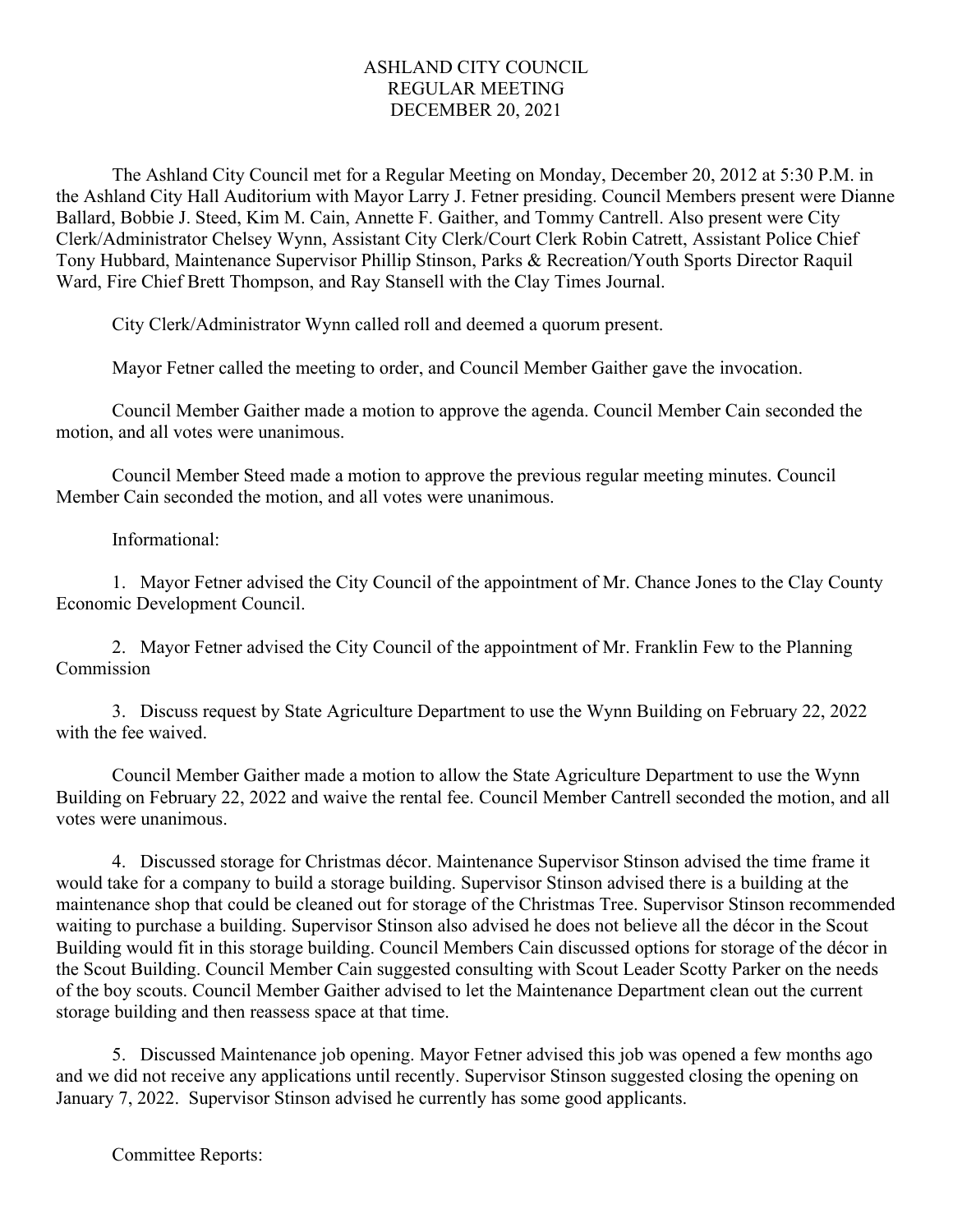Mayor Fetner reported/did not report

Council Member Ballard did not report.

Council Member Steed did not report.

Council Member Cain reported on the Christmas lights at the City Park, and thanked Parks and Recreation Director Raquil Ward and the Maintenance Department for their help. Council Member Cain also advised the Coffee Bean Truck has requested to setup at the park this Thursday night. Council Member Cain encouraged everyone to go check out the tourism website at exploreastalabama.com and give any suggestions on how to improve the website, and help promote the website. Council Member Cain also advised of a grant opportunity for a splash pad. Council Member Cain also advised the Susie Stringfellow Organization has requested the pocket park be utilized for events.

All Council Members agreed to allow the Coffee Bean Truck to setup at the City Park this Thursday night.

Council Member Gaither reported the status of a grant opportunity for Senior Equipment through East Alabama. Council Member Gaither also thanked everyone for their work on the Christmas Float. Council Member Gaither commended Aging Director Jeanette Johnson for her work on obtaining EMT.

Council Member Cantrell did not report.

Assistant Police Chief Hubbard did not report.

Parks & Recreation/Youth Sports Director Ward reported on agenda item number 4. Director Ward explained the benefits of improving the city baseball fields. Director Ward advised it would be beneficial to use this company because the city doesn't have the equipment to complete the improvements. Director Ward also reported on the basketball program, and advised Ashland will be hosting the 8U tournament.

Fire Chief Thompson did not report

Maintenance Supervisor Stinson reported on the progress at the Wynn Building restrooms. Supervisor Stinson reported on the striping on the CDBG project has been completed and looks good. Mayor Fetner reported Ingram Paving was awarded the bid on Rebuild Alabama Project.

City Clerk/Administrator Wynn did not report

New Business:

Council Member Cantrell made a motion to approve the current bill received since the last meeting in the amount of \$15,175.30. Council Member Gaither seconded the motion, and all votes were unanimous.

Council Member Gaither made a motion to change the council meeting scheduled for January 17, 2022 to January 18, 2022 due to Martin Luther King Holiday. Council Member Cantrell seconded the motion, and all votes were unanimous.

Council Member Cain made a motion approving to pay Edgar and Associates, LLC. \$3,571.75 for 2021 Audit Fieldwork and Monthly Compilation. Council Member Steed seconded the motion, and all votes were unanimous.